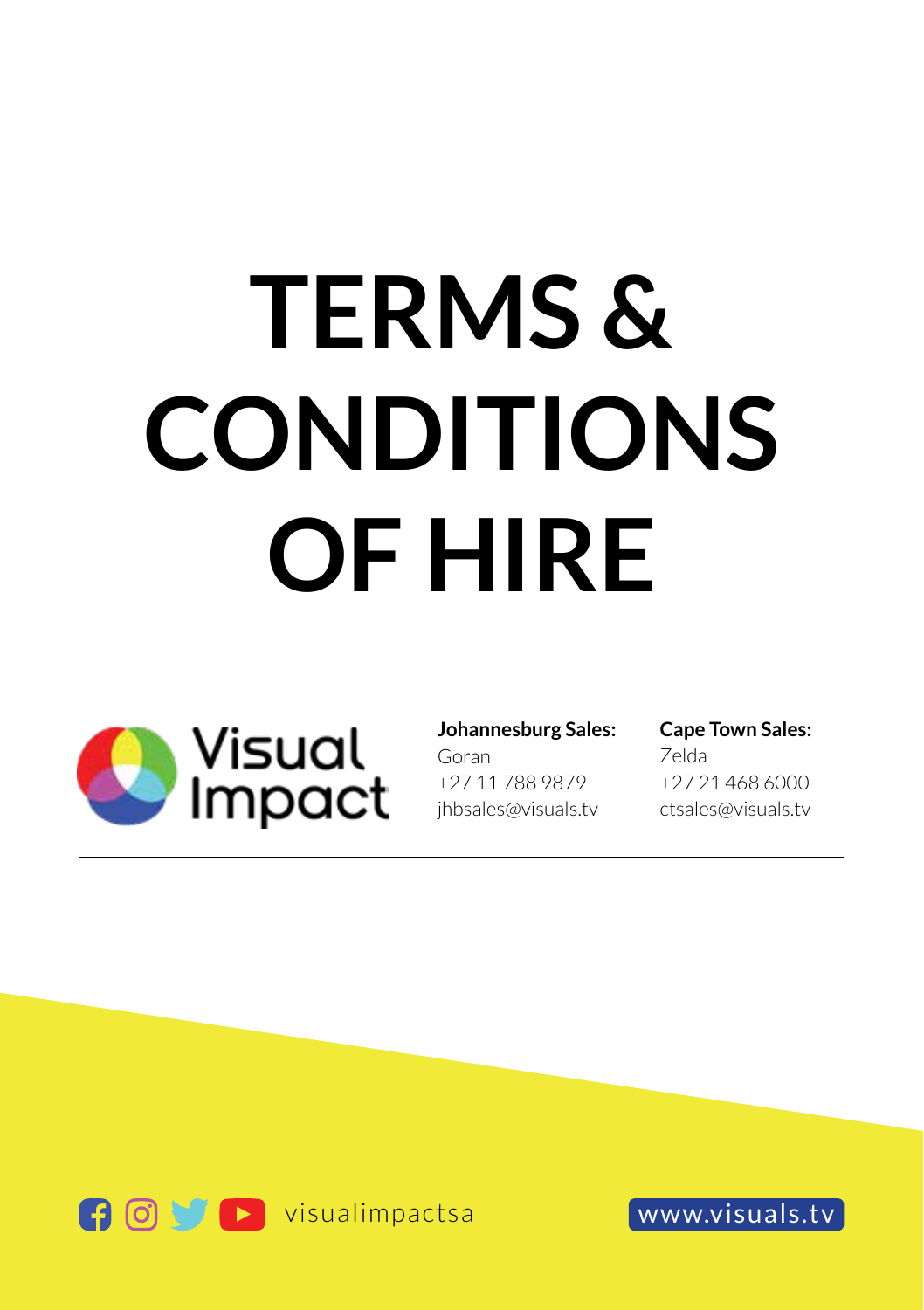

# **1. DEFINITIONS**

- 1.1. 1.1. "Company" means Visual Impact Broadcast Solutions (Pty) Ltd trading as Visual Impact Sales, or its successor;
- 1.2. 1.2. "Customer/s" means the party who or which purchases the Products from the Company, and includes the Customer's representatives, successors and permitted assigns, and shall also include, where applicable, any user of the Website;
- 1.3. "CPA" means the Consumer Protection Act, 68 of 2008;
- 1.4. "Contract" means any contract or agreement arising out of the acceptance of any offer, whether that contract arises out of an offer made by the Company andaccepted by the Customer, or an offer made by the Customer and accepted by the Company, and includes the terms and conditions of any agreement between the parties regarding installation, if applicable;
- 1.5. "ECTA" means the Electronic Communications and Transaction Act 2 of 2002;
- 1.6. "Products" means the products sold to the Customer by the Company which form the subject matter of the Contract, including but not limited to broadcast accessories and film consumables;
- 1.7. "Website" means <**www.visuals.tv**>.

#### **2. IMPORTANT NOTICES**

- **2.1. This document contains the standard terms and conditions of sale on which the Company sells the Products or provides the services to Customers.**
- **2.2. These terms and conditions shall be binding between the parties for all current and future online sales of the Products, unless the parties have signed new terms and conditions.**
- **2.3. If the Customer is a consumer for the purposes of the "CPA", then the provisions of clauses 13.2.4 and 14.4 will not apply to the Customer for the provision of the services or the sale of the Products to the Customer by the Company.**
- **2.4. Nothing in this agreement is intended to or must be understood to unlawfully restrict, limit or avoid any rights or obligations, as the case may be, created for either of the Customer or the Company in terms of the CPA.**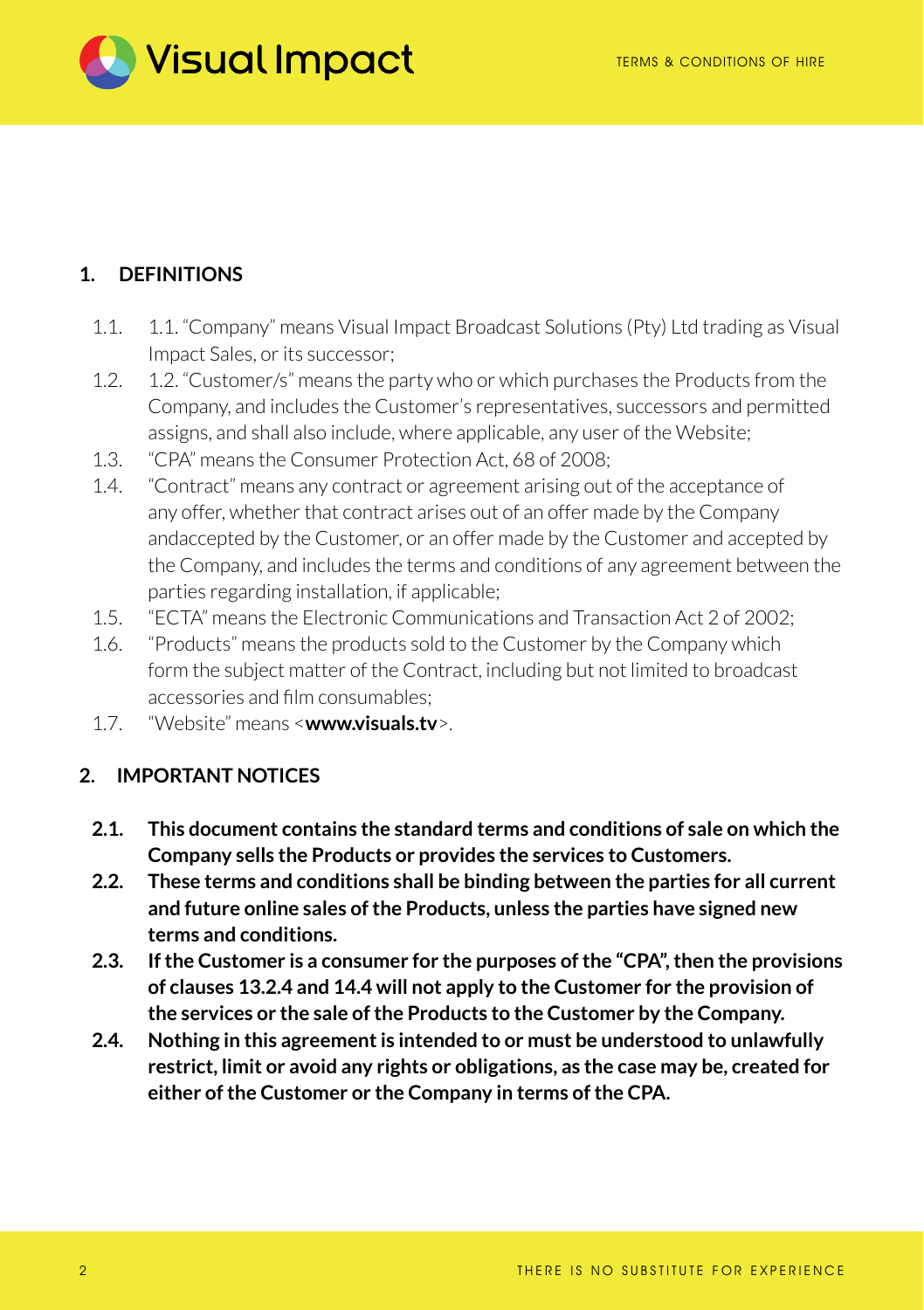

#### **3. INTRODUCTION**

- 3.1. The Company (**registration number: 2001/019706/07**) is in the business of Rentals and sales of Broadcast equipment, and a representative of the Company can be contacted at **1 Glynville Terrace Gardens, Cape Town, South Africa.** Email: **sarentals@visuals.tv**
- 3.2. The Website is run by the Company.

# **4. GENERAL**

- 4.1. These standard online terms and conditions form the entire agreement between the parties. No other terms or conditions, whether express, tacit or implied shall apply to a Contract irrespective of the circumstances under which the Contract arose . No alteration or variation of these terms and conditions shall be of any force or effect unless and until recorded in writing and approved by the Company. All provisions and the various clauses of this contract are, notwithstanding the manner in which they have been grouped together or linked grammatically, severable from each other. Any provision or clause of this contract which becomes unenforceable in any jurisdiction, whether due to voidness, invalidity, illegality, unlawfulness or for any other reason whatsoever, shall, in such jurisdiction only and only to the extent that it is so unenforceable, be treated as not forming part of the contract and the remaining provisions and clauses of this contract shall remain of full force and effect.
- 4.2. These standard online terms and conditions of sale may be periodically modified and/or amended by the Company at any time and in their sole discretion, and it is the Customer's responsibility to ensure that they are familiar with the updated and/ or amended terms. The Customer's continued use of this Website signifies the Customer's acceptance hereof.

## **5. PURCHASE PRICE**

- 5.1. Prices of the Products are displayed with each Product on the Website and may be withdrawn and/or altered by the Company at any time.
- 5.2. All prices quoted on the Website exclude VAT, charges for installation of the Products, surcharges and delivery, unless otherwise stated therein.
- 5.3. Where a Product is offered on discount or at a particular price the Company will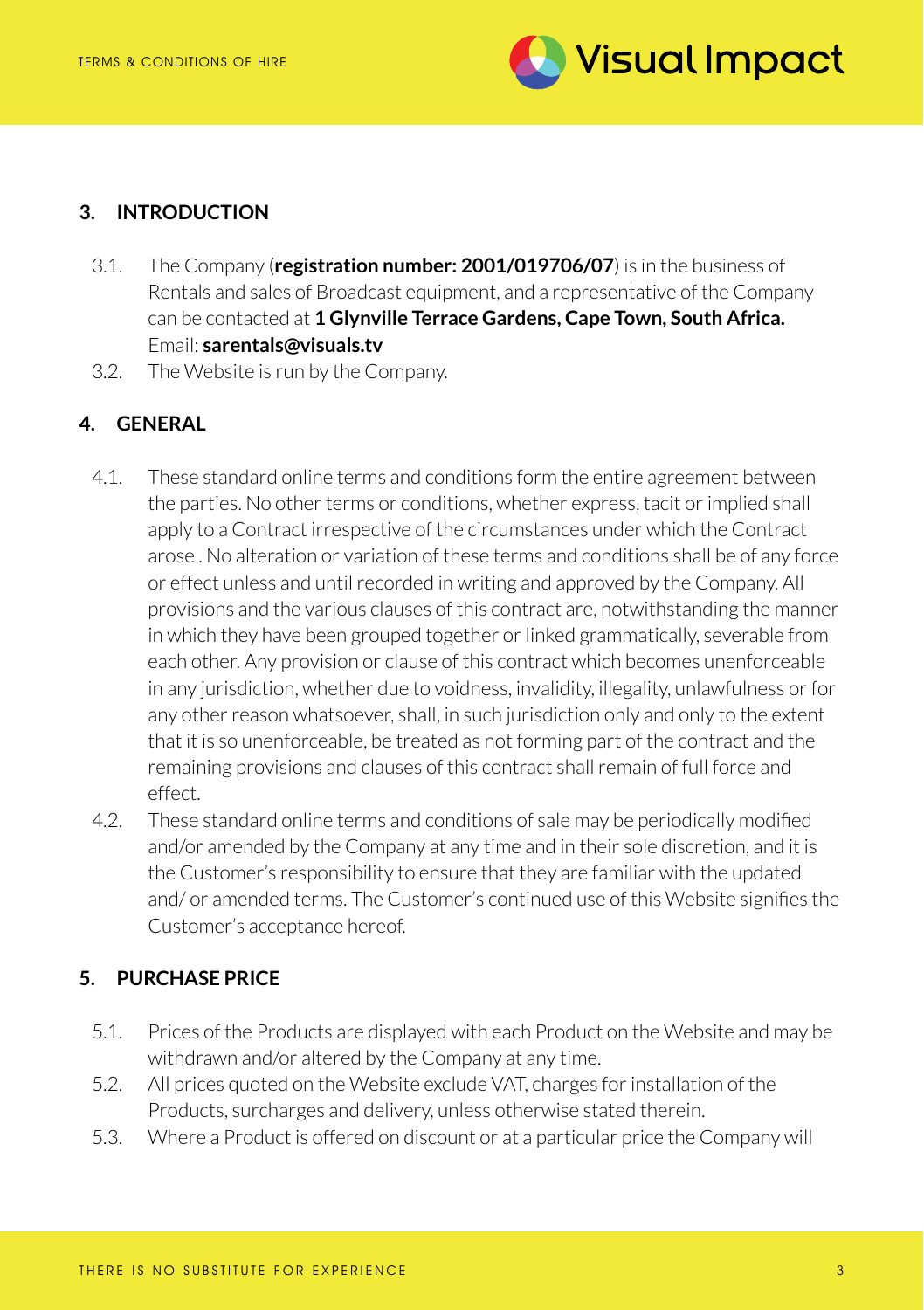

not be held liable where a sale cannot be concluded because such discount or particular price can no longer be offered to the Customer as the purchase price of the Product has increased, for whatsoever reason, between the period of adding a Product to a shopping trolley and the Customer attending to the checkout and payment of the Product.

## **6. ACCEPTANCE OF CONTRACT**

- 6.1. Any Product selected by the Customer may either be placed in a shopping trolley or added to a Customer's wishlist. Placing Products in either a shopping trolley or wishlist does not constitute a contract of sale between the parties and the Company cannot be held liable for any reason whatsoever if the Product is not available when the Customer wishes to checkout and complete the purchase process. The Company furthermore reserves the right to unilaterally remove a Product from a Customer's shopping trolley and/or wishlist should the selected Product no longer be available or in stock.
- 6.2. A contract shall come into existence and effect if and when a credit card authorisation is received from the issuing bank alternatively a deposit received into the Company's nominated bank account resulting from an electronic funds transfer within 5 (five) days from the completion of the checkout process.
- 6.3. The Customer's order or acceptance of a price quoted on the Website is binding on the Customer and in the event that the Customer cancels the order or accepted quote, the Company may charge the Customer a reasonable cancellation fee, taking into account expenses incurred by the Company and commitments made by the Company.
- 6.4. Notwithstanding what is contained in clause 6.3, the Customer may not cancel an order or accepted quote where that order relates to Products that the Company has been expressly or implicitly required or expected to procure, create or alter specifically to satisfy the Customer's requirements.
- 6.5. The Customer acknowledges that it is aware that the Company's sales persons, where applicable, have no authority to vary these standard terms or conditions of online sale and the Company assumes no liability and shall not be bound by any statements, warranties or representations made by such sales persons save as expressly stated in writing and signed by a manager or director of the Company, duly authorised.
- 6.6. The Company may cancel any orders made by the Customer, in part or in full,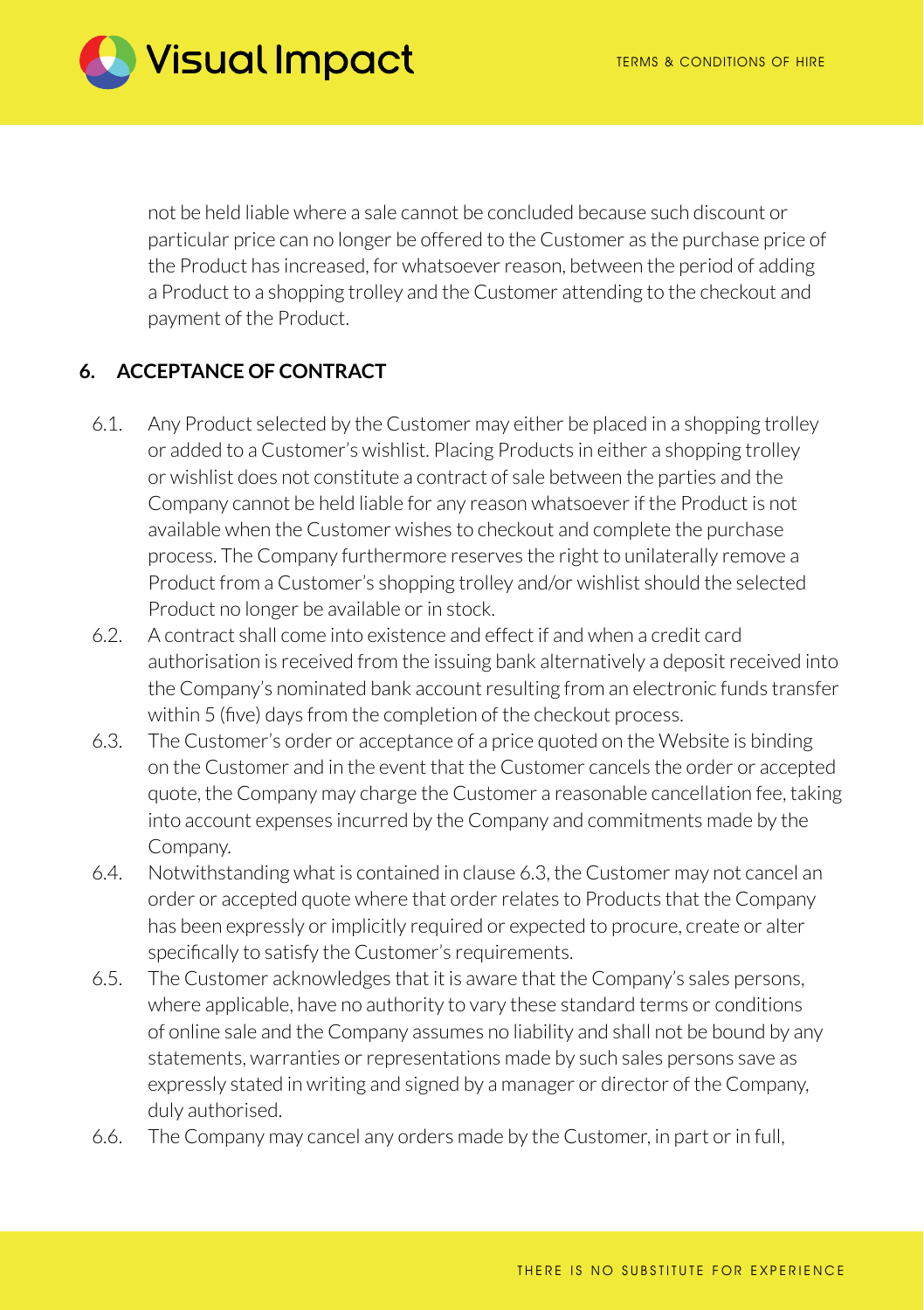

without reason and shall be liable only to refund to the Customer monies already paid in respect to the cancelled Product.

6.7. While the Company makes every effort to ensure that the information and stock listing on their Website it correct and accurate the Company will not be held liable for any inaccuracies and will endeavour to inform the Customer of any delays or Products out of stock.

## **7. PRODUCT AVAILABILITY**

- 7.1. The stock quantities of each individual Product on offer for sale on the Website are limited.
- 7.2. The Company endeavours to take all reasonable steps to remove a Product from the Website or indicate on the Website accordingly that the specific Product is out of stock.
- 7.3. Should a Product be sold to the Customer that is out of stock, the Company will be liable to refund the Customer where the Company is unable to fulfil the order of the Product at the advertised purchase price. The Company shall inform the Customer of any change in the delivery date where a Product is out of stock but the order is able to be fulfilled as aforementioned.

## **8. PAYMENT**

- 8.1. Payment of the purchase price of the Products, including VAT and any other applicable costs, shall be made to the Company, without deduction or set-off, upon order of the Products by the Customer and upon checkout on the Website.
- 8.2. The Products shall not be collected from or delivered to the Customer without full payment of the purchase price having been made by the Customer to the Company, and the checkout purchase process being completed.
- 8.3. Ownership in the Products shall not vest in the Customer and shall remain with the Company until such time as the full purchase price, including all and any additional and applicable costs have been paid by the Customer to the Company.
- 8.4. Payment may be made via:
	- 8.4.1. Visa, Mastercard, Diners or American Express credit cards or debit cards in accordance with clause 8.7; or
	- 8.4.2. made by bank transfer into the Company's nominated bank account, the details of which will be provided upon the request of the Customer.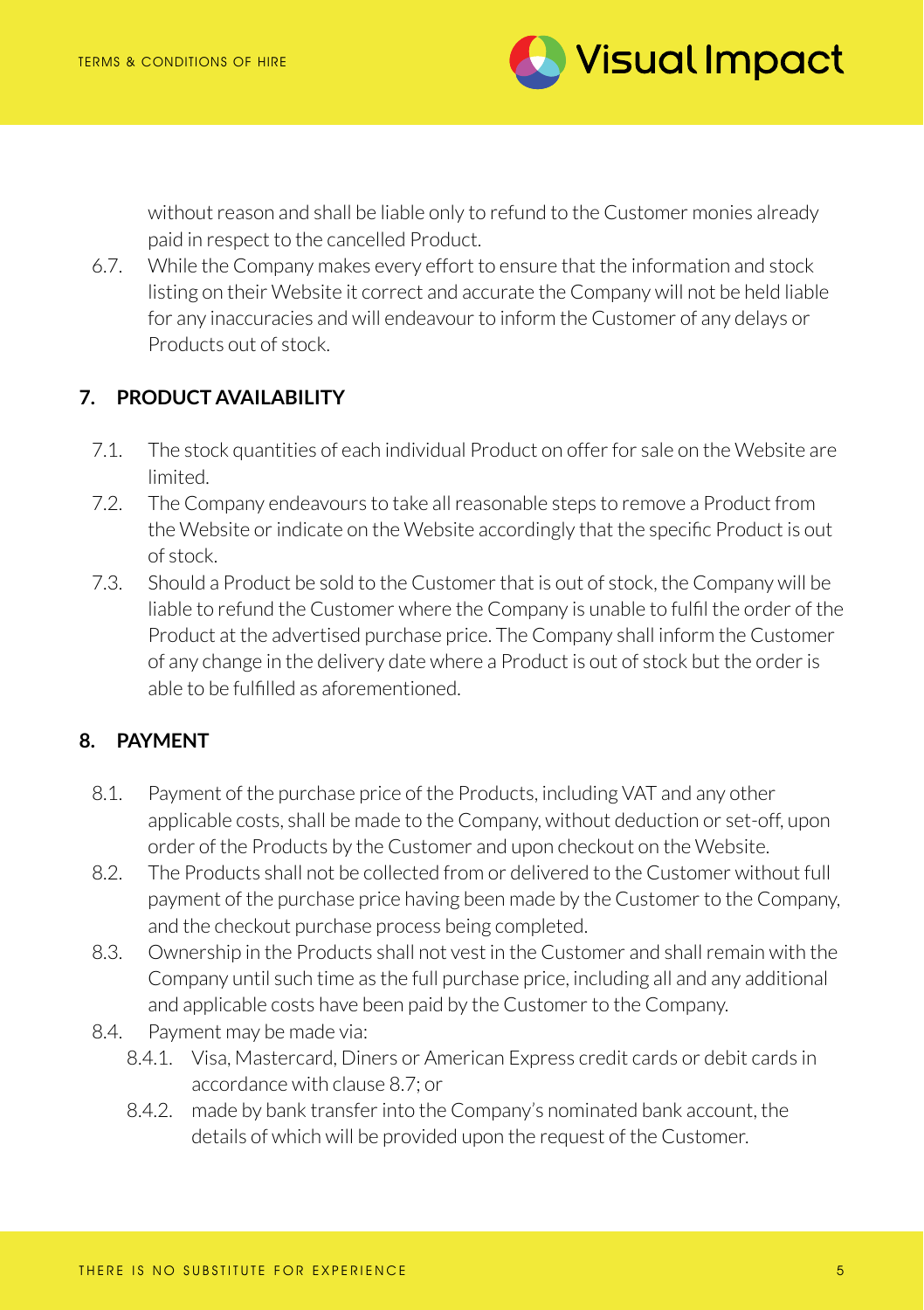

- 8.5. Should the Customer request to make payment by bank transfer then such payment shall be reflected in the bank account of the Company within 5 (five) days of the online checkout purchase process having been completed. Should the purchase price not reflect in the Company's nominated bank account as aforementioned then the Company may sell the Product to a third party in order to defray costs and the Customer shall have no claim whatsoever against the Company in such circumstances. This shall not release the Customer from liability and/or damages in respect thereof, as the case may be.
- 8.6. Should the Customer fail to make any payment on due date then all amounts owing by the Customer to the Company from whatsoever cause will immediately become due and payable by the Customer and the Customer shall immediately forfeit all discounts of whatsoever nature which may have been expressly granted to it by the Company.
- 8.7. Credit card transactions will be acquired for the Company via Paygate (Pty) Ltd ("Paygate") who are the approved payment gateway for Standard Bank of South Africa Limited. Paygate uses the strictest form of encryption, namely Secure Socket Layer 3 ("SSL3") and no credit card details are stored on the Website. The Customer may visit Paygate's website at www.paygate.co.za to view their security certificate and security policy.
- 8.8. The Customer's personal details will be stored by the Company separately from the Customer's credit card details which are entered by the Customer on the Paygate secure website.
- 8.9. The Company's outlet country at the time of presenting payment options to the credit card holder is South Africa and the transaction currency is South African Rand.

# **9. DELIVERY OF THE PRODUCTS**

- 9.1. Delivery of the Product shall take place at the address specified by the Customer on the Website and the Customer shall be deemed to have accepted the Product upon their delivery to such address. The Customer shall make all necessary arrangements to take delivery for the Product whenever they are tendered for delivery.
- 9.2. The Customer undertakes to notify the Company forthwith in writing of any change in address timeously.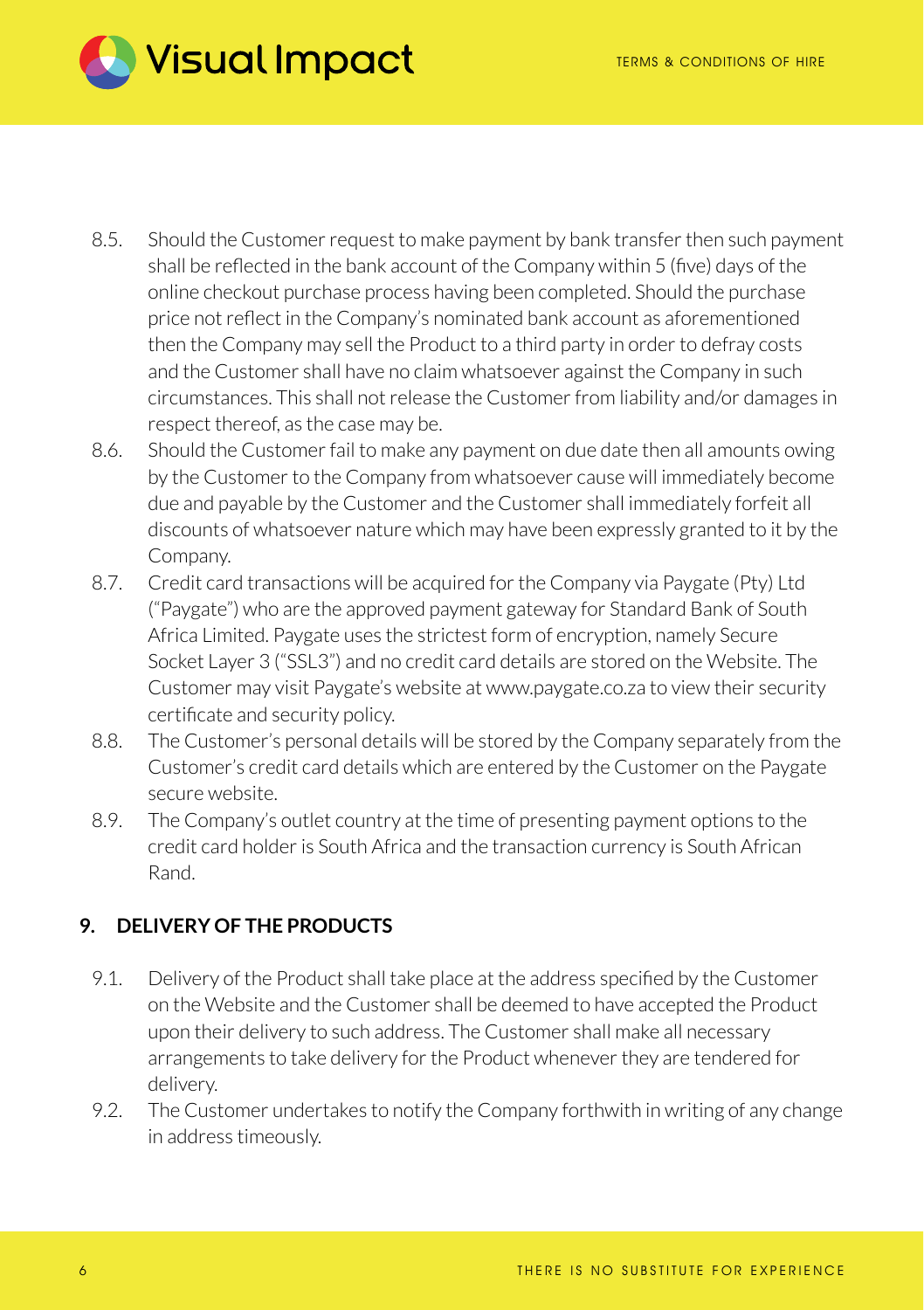

- 9.3. The Product may be collected directly from the Company if agreed to in writing between the parties.
- 9.4. Deliveries take place during normal business hours from Monday to Friday, unless otherwise agreed between the parties, and all deliveries will be subject to a delivery fee calculated according to the delivery address of the Customer. This delivery fee will be communicated to the Customer at the time of placing the order for the Product and will be paid for by the Customer at the time of completing the checkout process and making payment for the Product. Additional delivery fees will be charged to the Customer in instances where delivery is impossible due to inaccessibility and/or failure to adhere to appointment time.
- 9.5. The Customer agrees that the signature of the Customer, any agent, contractor, sub-contractor or employee of the Customer on the Company's official trip sheet / delivery note / invoice / waybill, or the delivery note of any authorised independent carrier will constitute delivery of the Product purchased. Delivery shall furthermore be deemed to have taken place against proof of posting if the Product is posted to the Customer or delivery to the South African transport services or road carriers if the Products are railed or transported by the Company to the Customer in this manner. The post office / South African transport service / road carrier shall act as an agent of the Customer.
- 9.6. The Customer acknowledges that the delivery dates given by the Company in advance are estimated. The Company will use its best endeavours to ensure that delivery is completed as soon as is reasonably possible after the estimated delivery date. Notwithstanding the aforegoing, the Company shall not be liable for failure to perform or delay in performance hereunder resulting from any cause beyond the Company's control, fire, labour difficulties, transportation difficulties, interruptions in power supply (including but not limited to what may be termed "load shedding" or "black-outs") and delays in usual sources of supply, major changes in economic conditions, breakdown of machinery or any cause beyond the Company's control, or whether caused by negligence or otherwise.
- 9.7. If Products, when ordered together, have various delivery dates then the date of the Product which is latest in time shall be the estimated date of delivery of all the Products specified in the order, unless the Customer requests part delivery of certain Products, subject to additional delivery fees.
- 9.8. If the Company is unable to deliver the Product to the Customer for reasons beyond its control, then the Company shall be entitled to place the Product in storage until such time as delivery may be affected and the Customer shall be liable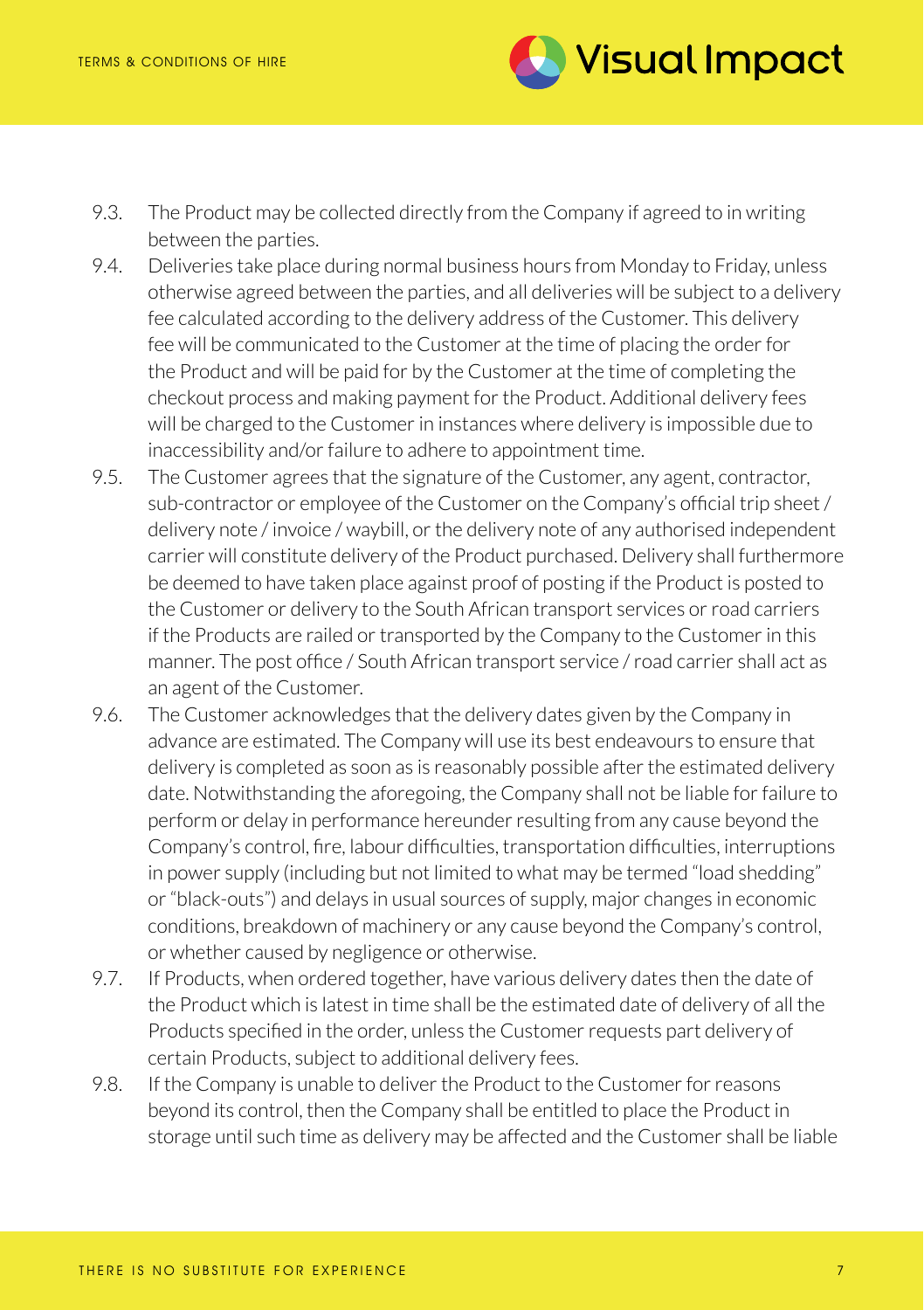**Visual Impact** 

for any expense associated therewith, including, without limitation, storage costs.

- 9.9. Subject to a quote or written agreement between the parties providing to the contrary, risk in and to the Products shall pass to the Customer upon delivery, regardless of whether or not the Company has agreed to effect installation of the Products.
- 9.10. The Customer shall immediately upon receipt of the Products from the Company be allowed to inspect the Products and the Customer must inform the Company of any errors by way of written notice, to be received by the Company within 10 (ten) days of receipt of the Products by the Customer. Should the Customer fail to notify the Company of any claim the Customer may have in terms hereof within the specified 10 (ten) day period such failure shall constitute a complete waiver of any such claim.
- 9.11. Any of the Products delivered to the Customer in error will only be considered for return by the Company provided that such Products are undamaged, have not been tampered with in any way and are not defaced in any way.
- 9.12. If the Customer, due to some fault of its own, cannot accept or should it request the Company in writing to suspend or delay delivery of the Products, the Company reserves the right to claim any additional costs, including storage costs, involved from the Customer.

## **10. RETURNS POLICY**

- 10.1. Subject to the provisions of sections 42 and 44 of ECTA the returns policy of the Company is as follows:
	- 10.1.1. Products sold may only be returned within 7 (seven) days of delivery date, upon presentation of a receipt and on condition that they are returned in their original condition undamaged;
	- 10.1.2. Notwithstanding what is contained in clause 10.1.1, the Customer may not return Products that have been discounted, are on sale or that the Company has been expressly or implicitly required or expected to procure, create or alter specifically to satisfy the Customer's requirements;
	- 10.1.3. The Customer shall return the Product at its own expense and be liable for all courier or similar fees involved. These fees will be deducted from the purchase price of the Product if a refund is required;
	- 10.1.4. In the instance of an exchange of Product, the Customer will be liable for the courier fees in returning the Product and resending the replacement Product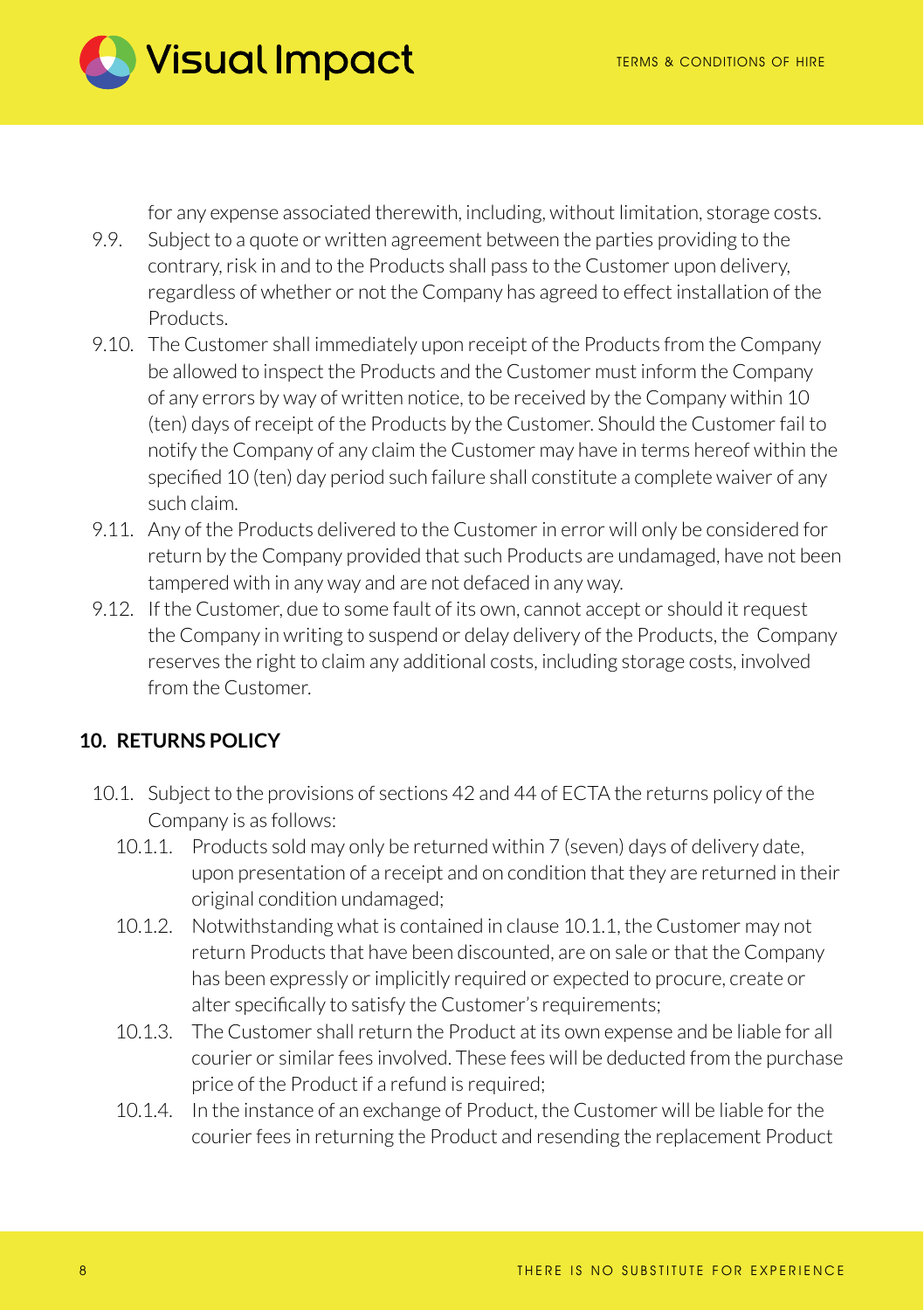

to the Customer.

10.2. Refunds, where applicable, on credit cards will reflect on the credit card used to purchase the Product. Bank transfer refund, where the Product was purchased with a debit card or via an electronic funds transfer will be processed within a reasonable period after all the necessary banking details of the Customer have been verified.

# **11. INSTALLATION**

The Company is under no obligation to effect installation of the Products at the premises of the Customer. However, if the Company agrees in writing, to effect installation of the Products, the following terms and conditions shall apply, unless otherwise agreed in writing:

- 11.1. the Company may use any contractor or sub-contractor of its choice to effect installation;
- 11.2. any payment made in respect of the installation, which may be requested by the Company will, in addition to any other rights which the Company may have in law, be forfeited by the Customer as liquidated damages in the event of a breach by the Customer of any of the terms of the contract;
- 11.3. to the extent applicable, the Company shall not commence installation unless the area to which the Products will be attached has been prepared according to the specifications of the Company. The Company shall not be responsible for any delays or additional costs arising out of the failure of the Customer to procure that the relevant area complies with the specifications of the Company;
- 11.4. the Company will use its best endeavors to ensure that installation is completed as soon as is reasonably possible after the date on which installation commences, but time for the completion of installation shall only be of the essence if a completion date is agreed in writing with the Company. Notwithstanding this, no responsibility will be accepted by the Company for delays due to forces beyond its reasonable control; and
- 11.5. the Customer indemnifies and holds harmless the Company against any and all liability which may arise in the event of death or injury to, or pecuniary loss suffered by, any contractor, sub-contractor or employee of the Company in the course and scope of his/her employment in connection with the installation, as a result of the negligence or wilful misconduct of the Customer, its officers, employees or agents.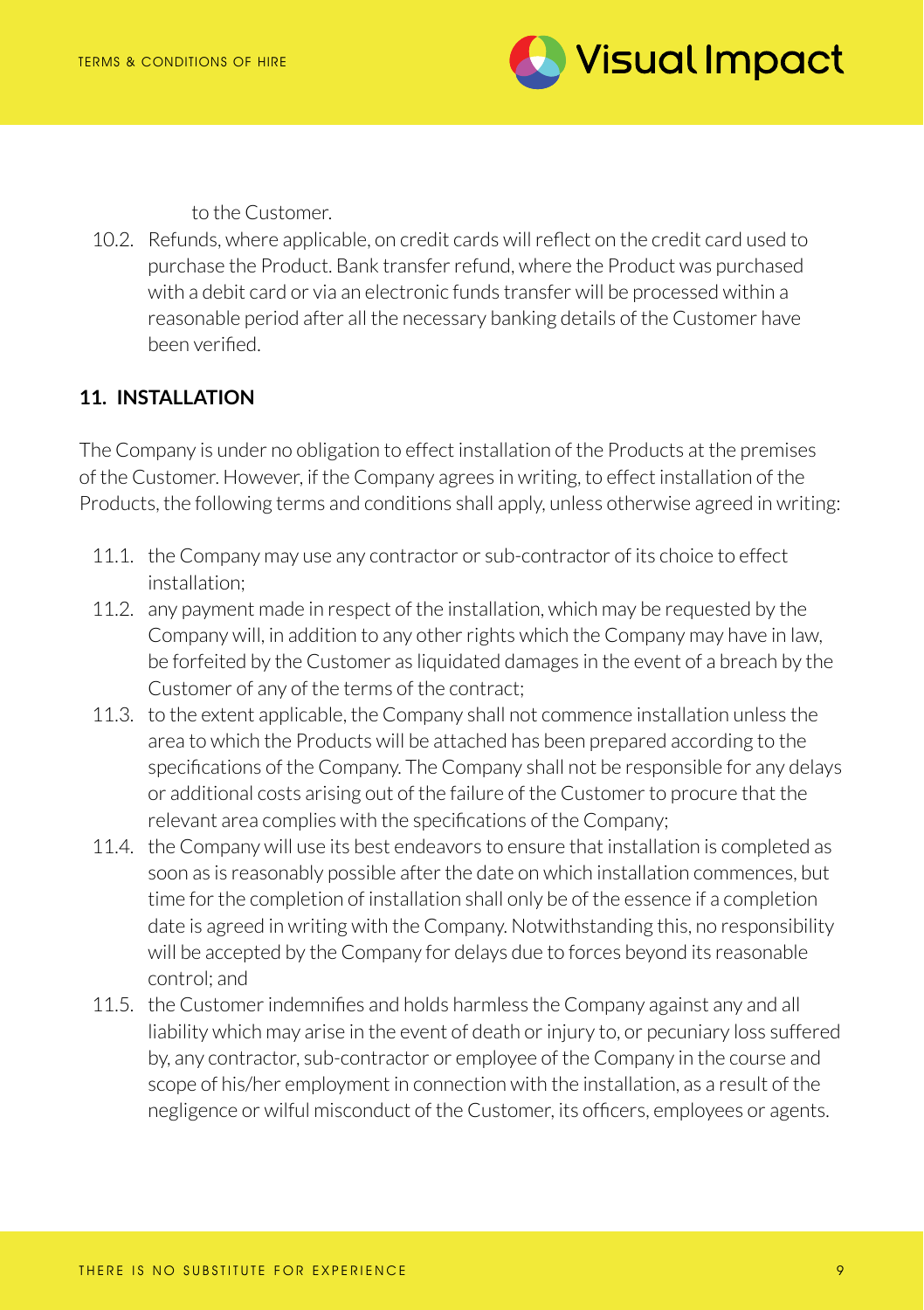

## **12. OWNERSHIP**

The passing of risk, ownership of and title to the Products shall remain vested in the Company until the purchase price, and any other amounts owing to the Company in respect of the Products or the installation thereof (if applicable), have been paid in full and without set- off, on which date ownership of the Products will be deemed to be transferred to the Customer.

# **13. WARRANTIES**

- 13.1. The Company gives only the following warranties in respect of the Products:
	- 13.1.1. it has title to the Products and has the unencumbered right to sell and install the Products; and
	- 13.1.2. if the Products are new, then they carry the manufacturer's warranty against defects and the Company will assist the Customer with the implementation of the warranty only if the Customer notifies the Company in writing of any defects in respect of the Products within 12 (twelve) months from the date of delivery and such Products are determined by the manufacturer on a good faith inspection thereof, to be defective in respect of materials and/or workmanship. The Company will not be liable to compensate the Customer for any damages sustained by the Customer whilst the Products are being repaired, nor shall it be liable for any other damages, including consequential damages, relating to the replacement or repair of the Products.
	- 13.1.3. Only in the event of the Consumer being a consumer for the purposes of the CPA, then: (a) in addition and concurrent to the warranty given in 13.1.2 above, the Products are supplied to the Consumer with a six month warranty of quality against defects (within the meaning of the CPA), and (b) unless the Customer has specifically informed the Company of the intended use of the Product, the Company does not warrant that the Products purchased by the Customer will be fit for the purpose that the Customer intends using the Products for.
- 13.2. Notwithstanding the provisions of clause 13.1 above:
	- 13.2.1. if any defect in the Products, or the components of the Products, relates to alterations contrary to the Product and/or Company instructions or after leaving the control of the Company, the Company will not be liable for those defects, including in respect of any possible liability in terms of the implied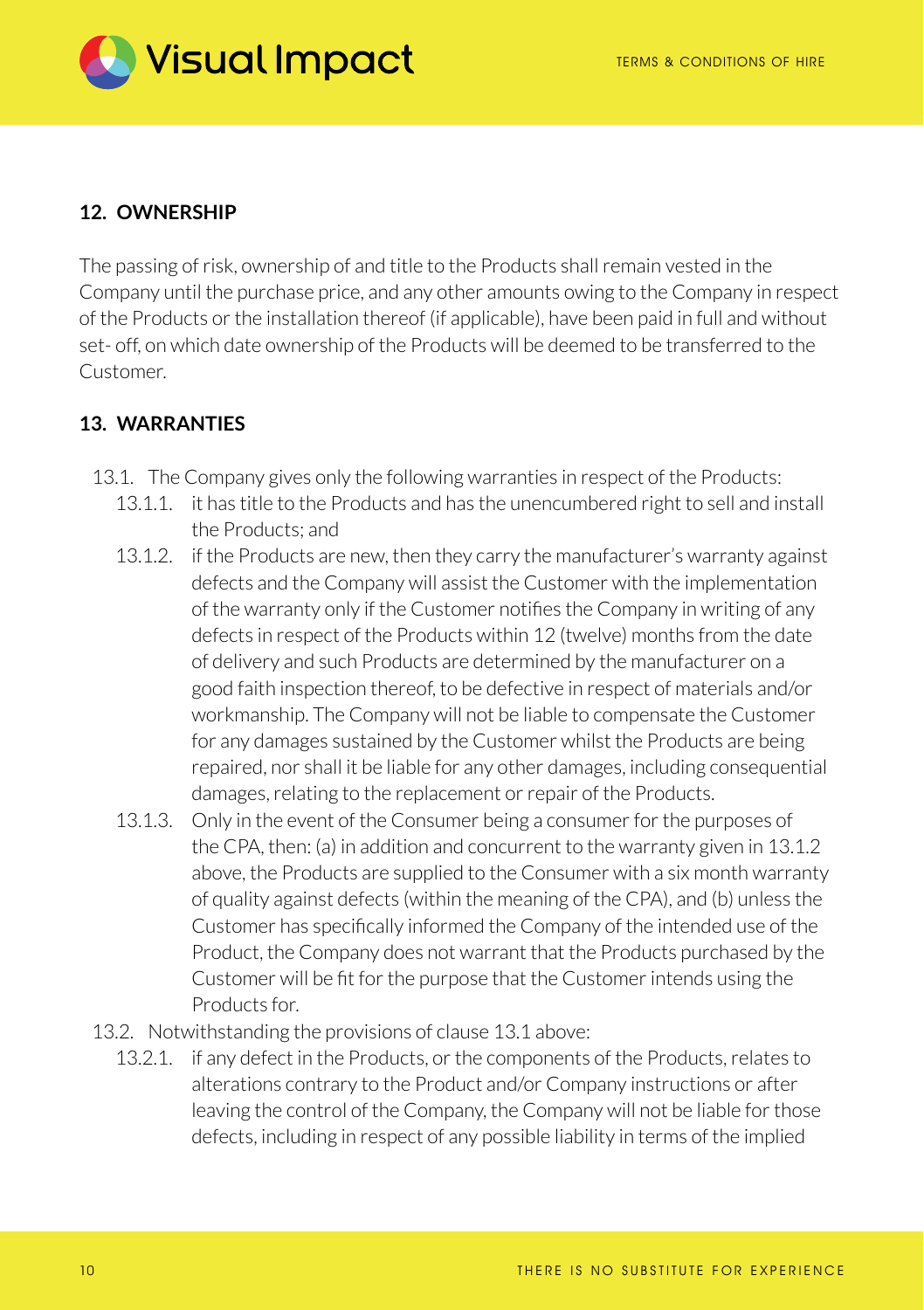

warranty of quality contained in the CPA;

- 13.2.2. any warranty provided by the Company will cease to apply if any material information provided by the Customer, specifically insofar as the intended use of the Product is concerned, is incomplete or incorrect or if there is any material change in operating conditions or any misuse, abuse or material neglect of the Products by the Customer.
- 13.2.3. If the Products are second hand then they do not carry any warranty unless the manufacturer's warranty is still in place.
- **13.2.4. Other than the warranties stated herein, the Customer acknowledges that the Company has made no representations or warranties to the Customer in connection with the agreement prior to the agreement being made.**

## **14. LIMITATIONS**

- **14.1. In addition to any other specific exclusions of liability contained herein and unless otherwise expressly stated herein, the parties agree that the Customer shall have no claim against the Company for any loss or damage, of any nature, including but not limited to damage to camera components in underwater housings, corruption of data or software programs, any costs of recovering, programming, or reproducing any program or data stored or used and any failure to maintain the confidentiality of data stored on the Products sold, occasioned by any defect in any Products supplied, or any failure to provide adequate instructions in respect of any hazards that might arise from the use or incorrect use of the Products, or the Customers use or inability to use any Product sold on the Website, save to the extent that the Customer is a Consumer for the purposes of the CPA and such loss or damage is contemplated in section 61 of the CPA, and provided that nothing in these terms and conditions must be construed as in any way limiting the rights of the Company to raise such defences as may be available to it at common law or in terms of any statute.**
- **14.2. Notwithstanding the provisions set out in clauses 13.2.1and 14.1 above, in the event that the Company provides advice regarding the application of the Products at the request of the Customer, the liability of the Company in respect of the non-suitability of the Products for the purpose for which they are used will be limited to the selling price of those Products.**
- **14.3. Furthermore, in the event of the breach of these standard terms and conditions**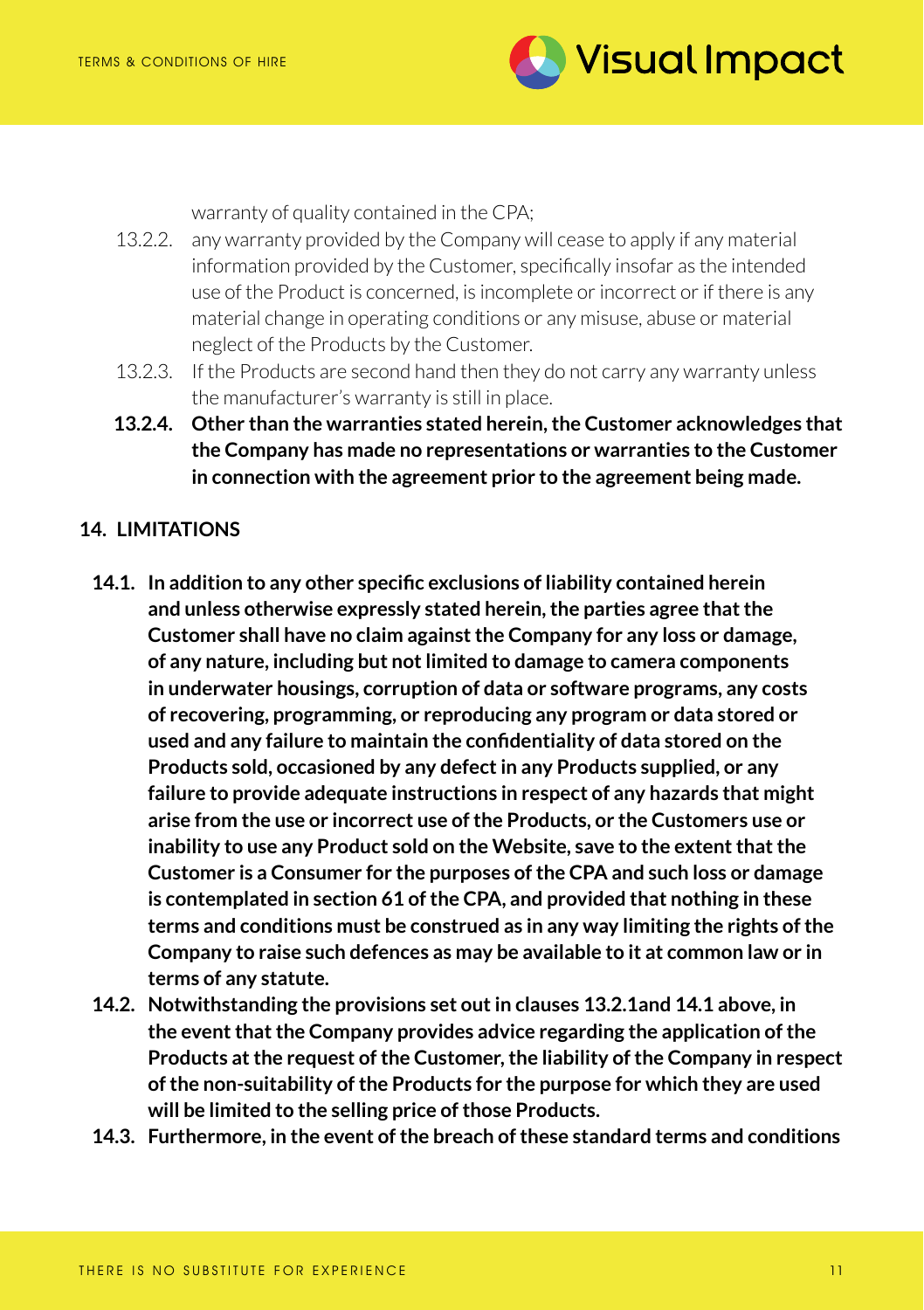

**of sale by the Company, the Customer's remedies shall be limited to damages which shall under no circumstances exceed the purchase price of the Product.**

- **14.4. The Customer hereby indemnifies and holds the Company harmless against any losses, expenses, costs or damages of whatsoever nature incurred by the Customer arising from any wilful misconduct or gross negligence of the Company.**
- **14.5. In order to limit any possible damage, the Customer is advised to make periodic backup copies of software, data and any information installed by the Customer to protect the contents and as a precaution against possible operational failures.**
- **14.6. Save for the provisions of section 43(5) and 43(6) of ETCA, neither the Company, nor its duly authorised agents or representatives shall be liable for damages, loss or liability of any nature whatsoever and howsoever arising through the use or inability to use this Website, the services or content provided herein. The Company furthermore makes no representation or warranties whatsoever that the content and/or the technology available on this Website are free of errors, omissions or free of interruption.**
- **14.7. Any and all information on this Website should not be regarded as professional advice or the official opinion of the Company, and it is the Customer's responsibility to ensure the correctness of any of the content displayed on the Website.**

## **15. DEFAULT**

- 15.1. Should the Customer fail to make payment upon due date of any amount due and owing, or commit any other breach of the terms of a contract, the Company shall be entitled, at its option without notice and without prejudice to any other right which it may have, including the right to claim damages arising out of the breach or the termination of the contract, to cancel such contract forthwith, and/or to declare all amounts owing by the Customer to be immediately due and payable; and/or to suspend the carrying out of any of its then uncompleted obligations until payment is made.
- 15.2. No relaxation which the Company may have permitted on any occasion in regard to the carrying out of the Customer's obligations shall prejudice or be regarded as a waiver of the Company's rights to enforce those obligations on any subsequent occasion.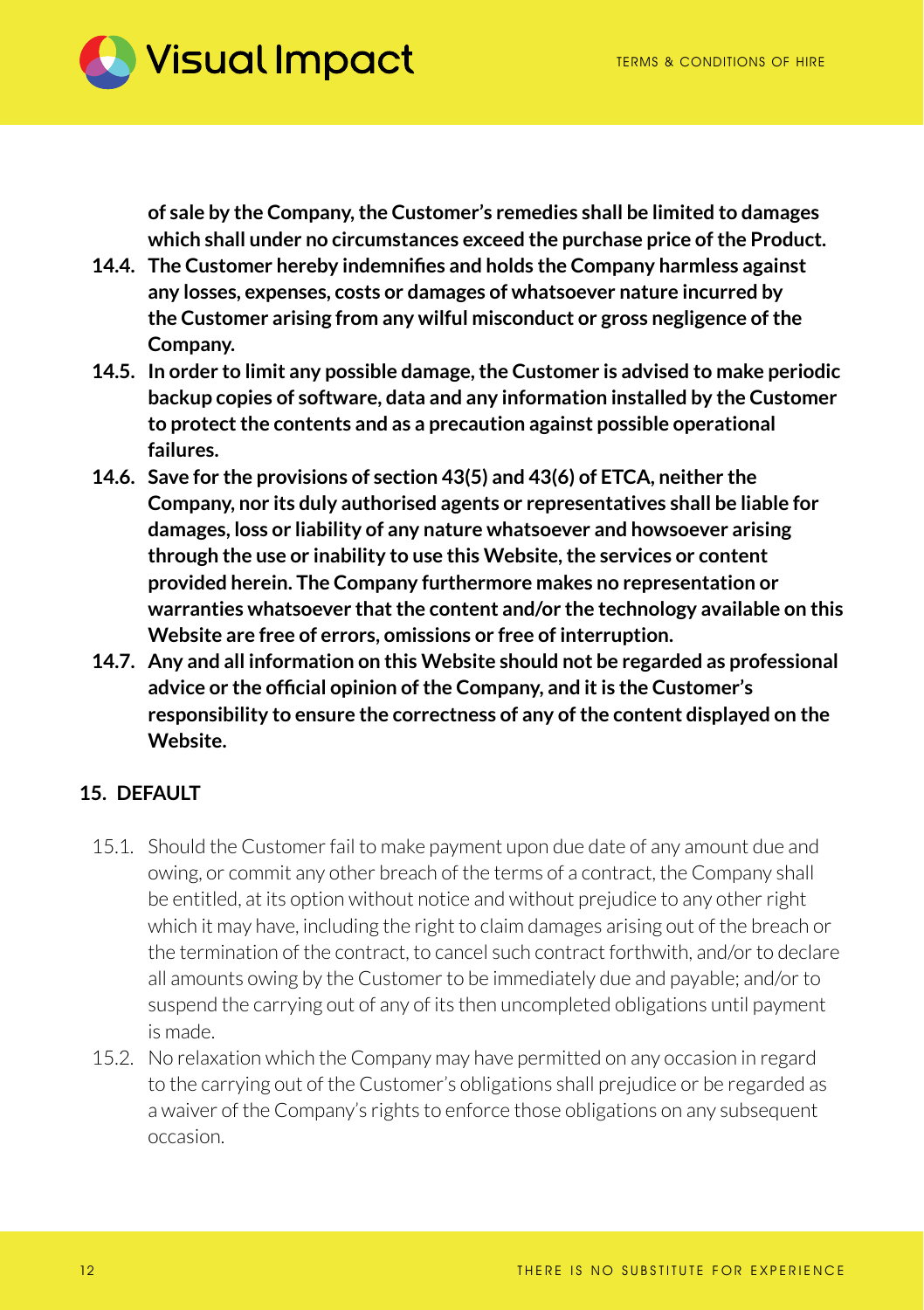

## **16. RESPONSIBILITY**

The Company takes responsibility for all aspects relating to the transaction, including sale of the Products on the Website, customer service and support, dispute resolution and delivery of the Products, the details of which are more fully described in these standard terms and conditions of sale.

# **17. INTELLECTUAL PROPERTY**

No right or license is hereby granted to any user of this Website, whether juristic or otherwise, to any trademark, mark, branding, design or any other intellectual property of the Company whatsoever.

#### **18. PRIVACY POLICY**

- 18.1. The Company shall take all reasonable steps to protect the personal information of the Customer collected by the Company through the Website. For the purposes of this clause "personal information" shall be defined as detailed in the Promotion of Access to Information Act 2 of 2000 ("PAIA"). The PAIA may be downloaded at http://www.polity.org.za/attachment.php?aa\_id=3569.
- 18.2. The personal information will not be made available to any third party without the Customer's consent or unless required in legal process or proceedings or to protect the rights, property or safety of the Company or other parties.
- 18.3. The Customer agrees that the Company may its confidential information to communicate with the Customer from time to time, unless otherwise specified by the Customer in writing.
- 18.4. The Company's detailed Privacy Policy can be access at <INSERT WEB LINK>.

#### **19. ASSIGNMENT**

The Customer may not actually or purportedly cede, assign or otherwise alienate any rights or obligations which it may have in terms hereof or in terms of any contract with the Company, without the Company's written consent, which consent will not be unreasonably withheld.